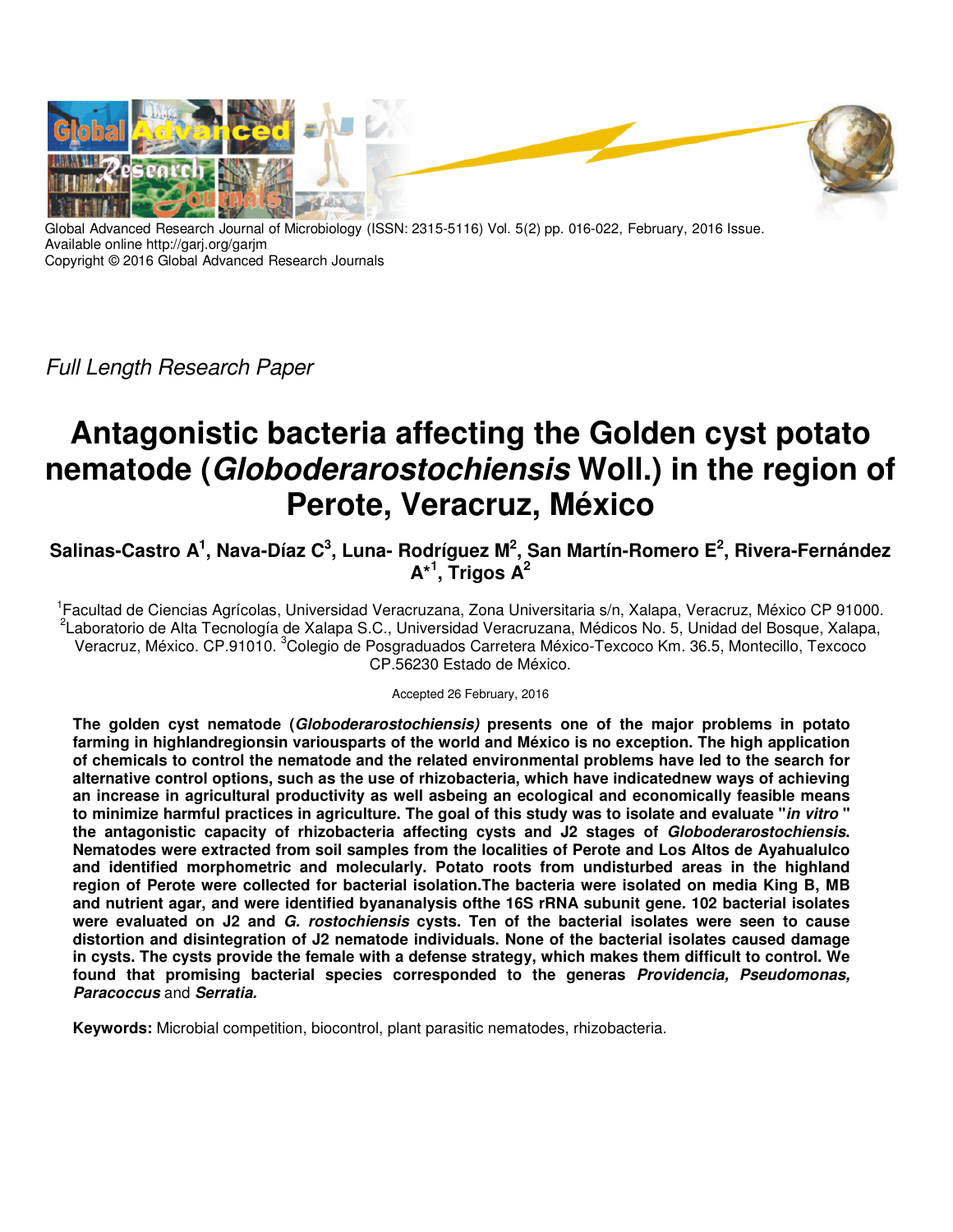#### **INTRODUCTION**

The cyst-forming nematodes Globoderarostochiensis (Wool.) Skarbilovich and Globodera pallida Stone, are important phytophagous organisms in potato farming (Turner and Evans, 1998). They mainly affect the activity of the roots by reducing the volume of soil that the plant can explore in order to absorb water and nutrients and finally, the size and number of tubers also decreases (Trudgill et al., 1998; Aires et al., 2009).

G. rostochiensis and G. pallida are widely distributed in countries where potatoes are grown, since they are easily transported to un-infested areas by propagating material (Turner and Evans, 1998), G. rostochiensis presents one of the main problems in potato farming (Sullivan et al., 2007). The damage threshold in Mexico and Europe for G. rostochiensis is up to 40 cysts per  $kg^{-1}$  of soil (EPPO, 1997; NOM-040-FITO-2002).

Among the factors that determine the importance of the nematodes G. rostochiensis and G. pallida in potato production is the unavailability of effective control measures and the lack of acceptance of these measures by producers (Franco - Ponce and Gonzalez-Verastegui, 2011). This has caused an excessive use of large amounts of nematicidesby the farmers, with unsatisfactory results,since they have not lowered thenematicide application threshold affecting crop development.

Some agricultural activities such as crop rotation and the addition of organic matter to the soil have been employed to promote the activity of native natural enemies present in the rhizosphere and thus lower population densities of the nematode (Wachira et al., 2011). The biological control of plant parasitic nematodes is mainly based on the use of microbial agents such as bacteria and fungi antagonistic to nematodes (Lopez-Llorca et al.,2008).

The use of soil microorganisms has provided new options for increased agricultural productivity as an ecological and economically feasible alternative to minimize harmful agricultural practices (Munees and Khan, 2011). While it has been found that plant growth promoting rhizobacteria (PGPR) are capable of potentializing the development of the plant (Kloepper et al., 1980), it has alsobeenshown that when applied to seeds or soils (Verma et al., 2010) they can also reduce or eliminate harmful effects caused by pathogens in crops (Hernández-Rodríguez et al 2006; Munees and Khan , 2011).

The use of bacteria for the control of J2 Meloidogyne incognita individuals has been documented by Hashem and Abo- Elyousr (2011). However, their application for

controlling pathogenic nematodes has not been well studied, possibly due to the fact that parasitism levels of bacteria on cyst nematodes are apparently lower in places where they have been introduced, compared to the centers of origin of the pathogen itself.This suggests that these pathogens have no local natural enemies and their biological control would bepotentially unfeasible (Sayre and Walter, 1991).

However, nematodes, like all living things, are not exempt from having native natural enemies, including some bacteria (Rodríguez- Kábana ,1991); therefore, we decided to evaluate the antagonistic activity of rhizobacteriaon the native potato grown in the region of Perote, Veracruz Mexico, affecting the golden nematode G. rostochiensis.

#### **MATERIAL AND METHODS**

#### **Soil sampling and extraction of Globoderarostochiensis cysts**

The study sites were the localities of Los Altos de Ayahualulco, Ejido El Paisano and Ejido de losPescados, situated in the County of Perote. A sample from each locality was taken on three occasions. Each sample consisted of 100 subsamples of soil per hectare, each sub sample was approximately 30 g of soil, collected at a depth of 20 cm at 10 m distance fromeachanother,a procedure inaccordancewith the NOM- 040 -FITO- 2002. Subsamples were homogenized, and approximately 2 kg soil from each was placed in a plastic bag and labeled with the batch data before its transfer to the laboratory.

Extractions of female cyst nematodes were performed by the floating or Fenwick funnel technique (Fenwick, 1940). Each soil sample was dried on paper towels and homogenized manually. From each sample, 500 g of soil was placed in an open mesh sieve, which was washed lightly with water over the funnel. Cysts were retained in sieves of 20 and 60 microns, and recovered in a beaker of 100 ml lined with moistened absorbent paper towels. Two drops of Tween 20 were added to the suspension. The paper was removed from the beaker and put to dry at room temperature. Subsequently, cysts whichadhered tothe paper were collectedwith a paint brush No. 1 under a stereoscopic microscope (Carl Zeiss Stemi 100) and placed in porcelain capsules with distilled water.

<sup>\*</sup>Corresponding Author's Email: arivera@uv.mx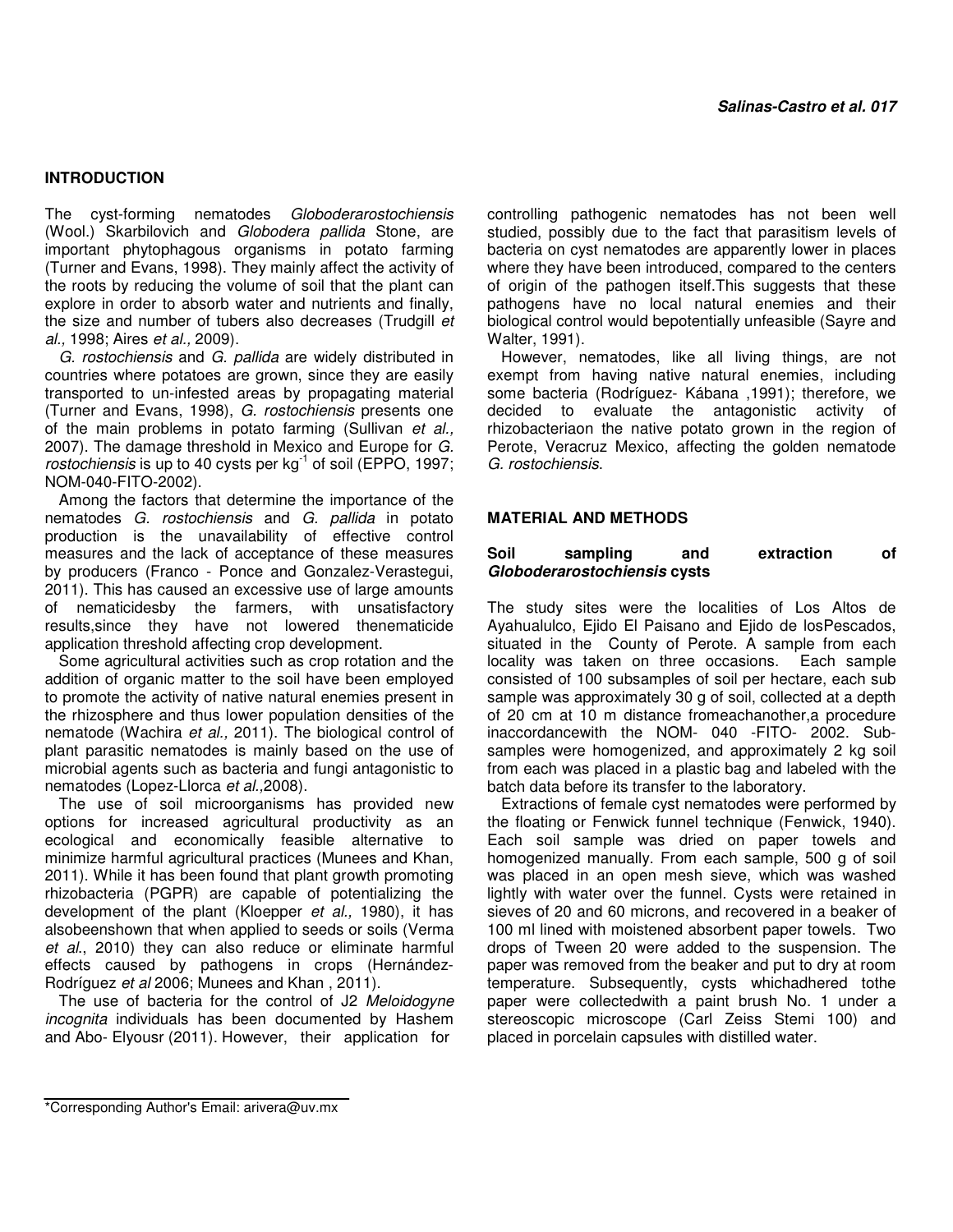# **The identification ofGloboderarostochiensis**

The morphological identification was made through cuts and mounting fenestra, according to the procedure proposed by Sosa-Moss (1997), which consists of hydrating the cysts for 12 h before making the cuts. After hydration, thecysts were transferred to a slide to make a cut at the height of thelowerthird of the body, making sure the fenestral area remained in the center of the cut section. Ten cuts for each soil sample were analyzed. The fenestral cut was placed on a clean microscope slide and one drop of 45% lactic acid was added to cleanse the tissues attached to the cuticle. Finally, the cut was set up in dehydrated pure glycerin and sealed with wax rings. Each slide was registered with a code assigned to the sample. The preparation was observed with a 100x objective compound microscope (Carl Zeiss).Thefenestra diameter and the distance between the anus and the fenestra were measured for the Graneck radius value (Graneck, 1955). In addition, the number of crosslinks or grooves between the vulva and anal fenestra were counted,and in the case of juveniles, body length, stylet length, the size of thetail and tail hyaline were observed.

The morphological identification was confirmed by analyzing the ITS1-5.8S-ITS2 rDNA gene region following the "Protocol for diagnosis of nematodes of quarantine importance in potatoes proposed by the National Phytosanitary Reference Centre of the General of Plant Health (SAGARPA, 2014). For thispurpose, three cysts were cleaned of adhering soil residues and separated. Each cyst was placed in a 1.5 sterilized micro-centrifuge tube, where150 mL of extraction buffer was added (200 mMTris-HCl, pH 8.0, 250 mMNaCl, 25 mM EDTA, 0.5% SDS). Each sample was macerated with a sterile pestle attached to a hand drill and incubated at -40 °C for 10 min. Later, the suspension was defrosted and was macerated once more with a new sterile pestle. Afterwards, 0.5 vol. of 3 M sodium acetate pH 5.8 was added, mixed by inversion and incubated at -20 °C for 10 min. After the incubation, each sample was defrostedand mixed by vortex. It was centrifuged at 13,200 rpm for 5 min and the supernatant was transferred to a fresh micro-centrifugesterile tube 1.5 Mland immediately, 1 vol.of cold isopropanol (4-6 °C) was added, mixed by inversion and incubated at -20 °C for 20 min. It was centrifuged at 13,200 rpm for 15 min. The supernatant was removed and the pellet was washed with200 ml of 70% ethanol at -20 °C. It was again centrifuged at 12,000 rpm for 5 min and the supernatant was removed leaving the DNA. This process was performed twice.200 mL of 100% ethanol at -20 °Cwas added to the precipitated pelletandcentrifuged at 12,000 rpm for 5 min. The supernatant was removed and the precipitate was dried at room temperature in a laminar

fume hood for one hour. The pellet was re-suspended in 20 uL of nuclease-free water. DNA integrity was checked by electrophoresis on 1.2% agarose gels stained with ethidium bromide (10 mg mL-1); the amount of DNA was measured by the spectrophotometric method with Bio-Photometer (Eppendorf) equipment.

For amplification of the region ITS1-5.8S-ITS2 rDNA gene primers AB28 (ATATGCTTAAGTTCAGCGGGT) and TW81 (GTTTCCGTAGGTGAACCTGC) were used. The amplification was carried out in 50 mL of final reaction volume and consisted of PCR buffer 1x, MgCl23 mM, dNTPs 0.2 mM, Taq DNA polymerase 1.25 U, primers AB28 0.4 mM, TW81 0.4 mM and 5.0 µl of DNA total. Thermal cycling consisted of an initial denaturation at 95 °C for 3 min, followed by 35 thermal cycles at 95 °C for 45 sec, 53 °C for 30 sec, 72 °C 1:30 min and a final extension at 72°C for 5 min. Amplification products were verified by electrophoresis on 1.4% agarose gel in 1X TBE buffer. Visualization of the amplified product was carried out in the photo documentor (MicrOBIS). Positive controls were provided by the National Phytosanitary Reference Centre, part of the National Health Service, Food Safety and Quality.

# **Isolation of bacteria associated with the creole potato rhizosphere**

Roots of 20 vigorous potato plants without apparent damage where collected fromthe ElConejo locality, in Perote Veracruz. In order toremove excess soil from the roots, two rinses were performed with running water for 5 min.TheRoots were disinfected with sodium hypochlorite at 4% for 3 min and rinsed twice with sterile water.

For each sample, 5 g of rootswere macerated in 500 µI of sterile distilled water in a sterile mortar. From this suspension, four decimal dilutions were used for obtaining microbial cultures. For thisprocess,we used the technique of emptying on a plate, using 400 µl of the suspension. Culture media King B (KB), Nutrient agar (NA) and Bacillus medium (MB) were used andthe cultures were incubated for 24 hours at 28ºC. Subsequently, subcultures were made in order to obtain pure bacterial cultures based on their colonial morphology.

# **Evaluation "in vitro" of the bacterial activity ofGloboderarostochiensis in two phases: juveniles and females**

The bacterial activity tests oncysts and J2 of G. rostochiensis were performed in 96-well immune plates. First, from each pure bacterial culture, aqueous cell suspensions were prepared at a concentration of 1.2 x 108 UFC.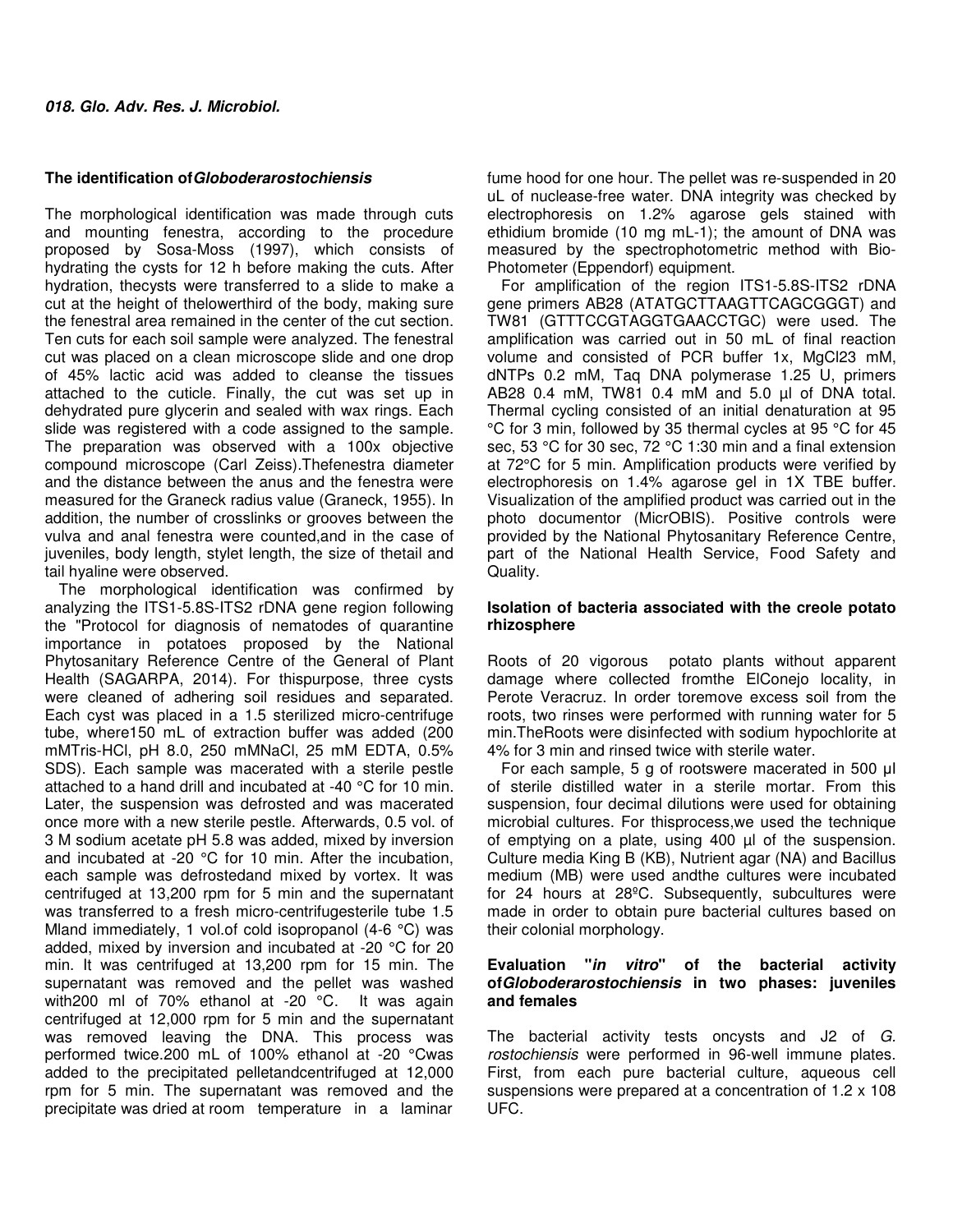| Data           | Granekradius | Crosslink<br>between<br>the<br>and<br>fenestra<br>anus $(\mu m)$ | between the<br>Distance<br>anus and fenestra( $\mu$ m) | Fenestradiameter(um) |
|----------------|--------------|------------------------------------------------------------------|--------------------------------------------------------|----------------------|
| Averages       | 4.07         | 18.22                                                            | 74.46                                                  | 18.26                |
| <b>Minimum</b> | 3.50         | 16                                                               | 58                                                     | 17                   |
| <b>Maximum</b> | 4.50         | 32                                                               | 70                                                     | 19                   |

Table 1. Average morphometric data of 60 females of G. rostochiensis drawn from the three locations studied.

 **Table 2.** Average morphometric data of 60 juveniles (J2) of G. rostochiensis drawn from the three locations studied.

| Data           | Bodylength (um) | Styletlength (µm) | Sizetail (um) | Hyalinetail (µm) |
|----------------|-----------------|-------------------|---------------|------------------|
| Averages       | 446.02          | 23.67             | 44.29         | 26.8             |
| <b>Minimum</b> | 445             | 22                | 41            | 25               |
| Maximum        | 494             | 23                | 51            | 28               |

The measurements registered are result of average measurements of juveniles drawn from the three localities.

For testing with the cysts, five wells per plate were used to assess bacterial isolation; one cyst per well. For the test with J2 specimens, five wells were used with five J2 individuals per well. 100 µl of bacterial suspension was employed. Cysts and J2 stadiums were tested on separate plates. Control treatments consisted of Wells where the nematode (cysts or J2) were put into 100 µl of sterile water and single wells containing only 100 µl of sterile distilled water. The plate was incubated for 3 days at  $28 \pm 2$  °C. Observations were made on the compound and stereoscopy microscopes to analyze damage evidence to organisms. The bacterial isolates that caused nematode damage in each test were evaluated twice more to confirm the results.

#### **Molecular analysis for the identification ofthe bacteria**

Only those bacterial isolates that produced damage in individuals J2 G.rostochiensis were identified by analysis ofthe 16S rRNA subunit gene. Total DNA extraction from bacteria was performed using the DNeasy Plant Mini Kit protocol (Qiagen) and amplification was carried out according to Tambong et al. (2009) using the forward primers5'GATCCTGGCTCAGGATGAAC 3 'and reverse primers 3 5ˈGGACTACCAGGGTATCTAATC3'. The reaction mixture was prepared to a final volume of 25 uL containing 40 ng of DNA, 1X Taq buffer, 2 mM MgCl2, 0.25 mM dNTPs, 15 pM primers (each) and 1.5 units of Taq DNA Polymerase (Promega). The amplification reaction was carried out at a temperature of initial denaturation at 94 for 1 min and 34 cycles of denaturation at 94 ° C for 1min, 55 ° C annealing for 2 min and elongation at 72 for 3

min, with a final elongation at 72 for 7 min in a thermocycler Master cycler (Eppendorf).

The amplification products were analyzed on agarose gel 1.8 % in 1X TBE buffer and visualized on an UV light trans illuminator. They were then purified using the Wizard SV Gel and PCR Clean -Up System (Promega) system following the manufacturer's instructions. They were sent to the sequencing service of the Institute of Biotechnology of the UNAM. The sequences were compared to the Gen Bank database of NCBI (National Center for Biotechnology Information), lined and analyzed with Bio. Edit 7.0.0 (Isis Pharmaceuticals, Inc.) and MEGA 4.1 programs.

# **RESULTS**

#### **Morphological identification of G. rostochiensis**

In total, 60 female fenestral cuts and juveniles were analyzed, 20 females and 20 juveniles per sampling location. The average results of these measurements are shown in Tables 1 and 2.

The morphometric analysis of the data indicated that individuals found at the study sites correspond to the species G. rostochiensis according to the descriptors indicated by Mulvey (1973), Stone (1975) , Mulvey and Golden (1983) and Sosa- Moss (1997), these being: Graneck radius of  $3.6 \pm 0.8$  µm; fenestra diameter of 19 µm ± 2; 16-31 grooves between the fenestra and anus (average of 22); and finally, the distance between the anus and the fenestra of  $66.5 \pm 10.3$  µm, for juveniles (J2), body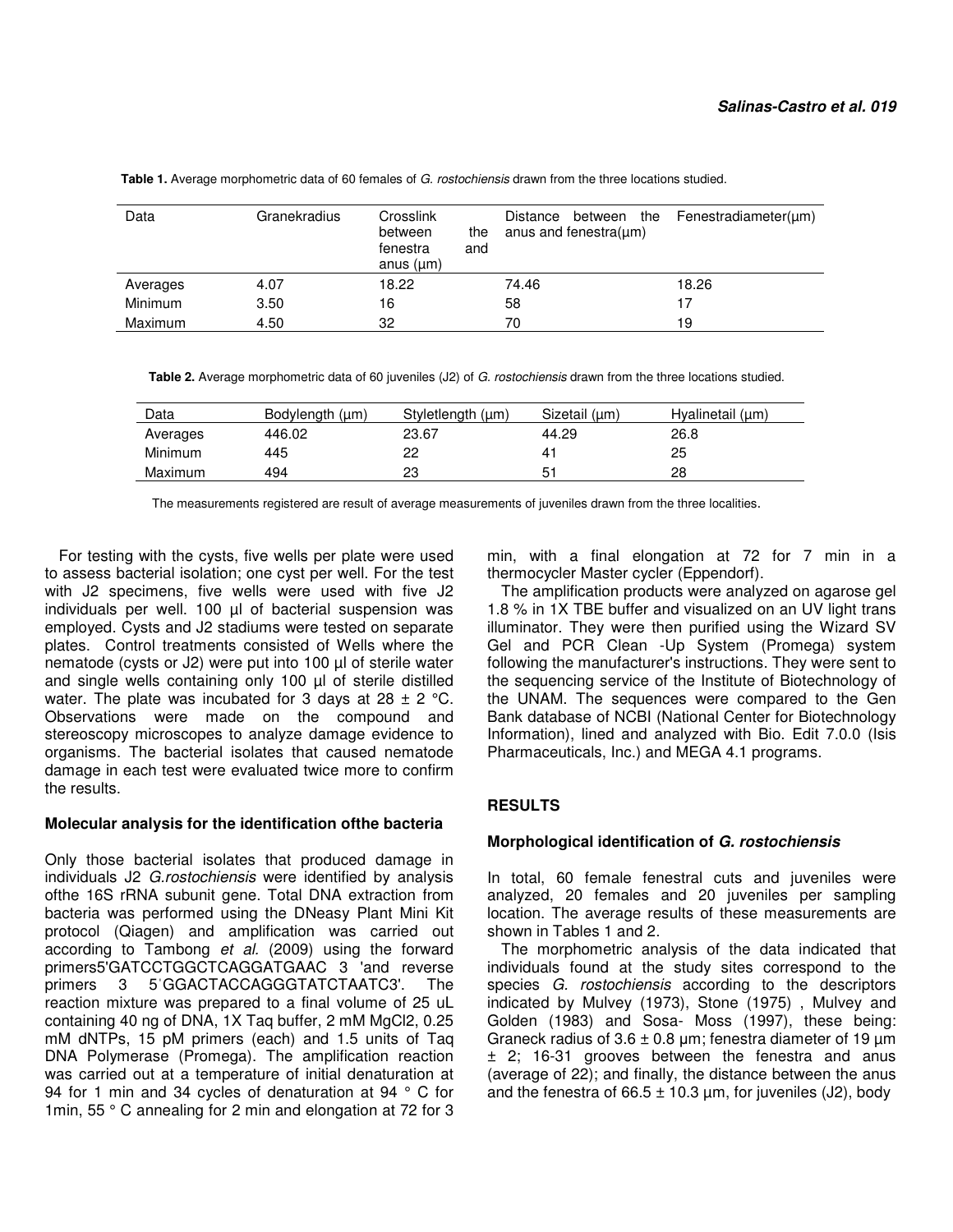

Figure 1. Amplified DNA products of three G. rostochiensis cysts . Lane 1 L = Ladder (molecular weight marker); lanes 2 through 4, amplification products of G. rostochiensis cysts ; lanes 5 and 6 , positive controls ; lanes 7 and 8 , negative controls.

| Key             | <b>Bacterialspecies</b>   | <b>Distortion</b>        | <b>Desintegration</b>    |
|-----------------|---------------------------|--------------------------|--------------------------|
| <b>B17</b>      | Serratiamarcescens        | 25                       |                          |
| B8              | Serratiaplymuthica        |                          | 25                       |
| A3              | Providencia alcalifaciens | 25                       |                          |
| A20             | Pseudomonassyringae       | 25                       |                          |
| E4              | Serratialiquefaciens      | $\overline{\phantom{a}}$ | 25                       |
| E3              | Serratialiquefaciens      | 25                       |                          |
| D4              | Paracocusmarcusii         |                          | 25                       |
| Ζ4              | Serratiaficaria           | 25                       | $\overline{\phantom{0}}$ |
| F3              | Serratialiquefaciens      | $\overline{\phantom{a}}$ | 25                       |
| F <sub>12</sub> | Serratiamarcescens        |                          | 25                       |
|                 |                           |                          |                          |

**Table 3.** Juveniles J2 of G. rostochiensis showing damage to the activity of bacterial isolates.

length 468  $\mu$ m $\pm$  100  $\mu$ m, stylet length 22  $\mu$ m  $\pm$  0.7, tailsize 44  $\mu$ m $\pm$  12  $\mu$ m and tailhyaline 26.5  $\mu$ m $\pm$  2  $\mu$ m.

# **Molecular identification of G. rostochiensis**

The amplification reaction ofthe ITS1-5.8S - ITS2 region ofthe rDNA gene was successful for the three cysts of G. rostochiensis analyzed. The amplification generated a fragment of approximately 980 bp (Figure 1), consistent with that reported for G. rostochiensis, according to the Diagnostic Protocol on Quarantine Important nematodes for potato in Mexico (SAGARPA, 2014). **Figure 1**

#### **Evaluation "in vitro" of the bacterial activity in juveniles and females of G. rostochiensis.**

Of the 102 bacterial isolates analyzed, only 10 individuals generated damage on J2 of G. rostochiensis. Damage consisted of distortion or disintegration of the organism (Table 3). No bacterial strain caused damage to female cysts. **Table 3**

The molecular identification of ten bacterial isolates indicated the following: A3 strain with a sequence of 1061 nucleotides presented a 99% similarity with Providencia alcalifaciens, coinciding with the test Api 20E; A20 strain with 1050nucleotides presented a 98% similarity with the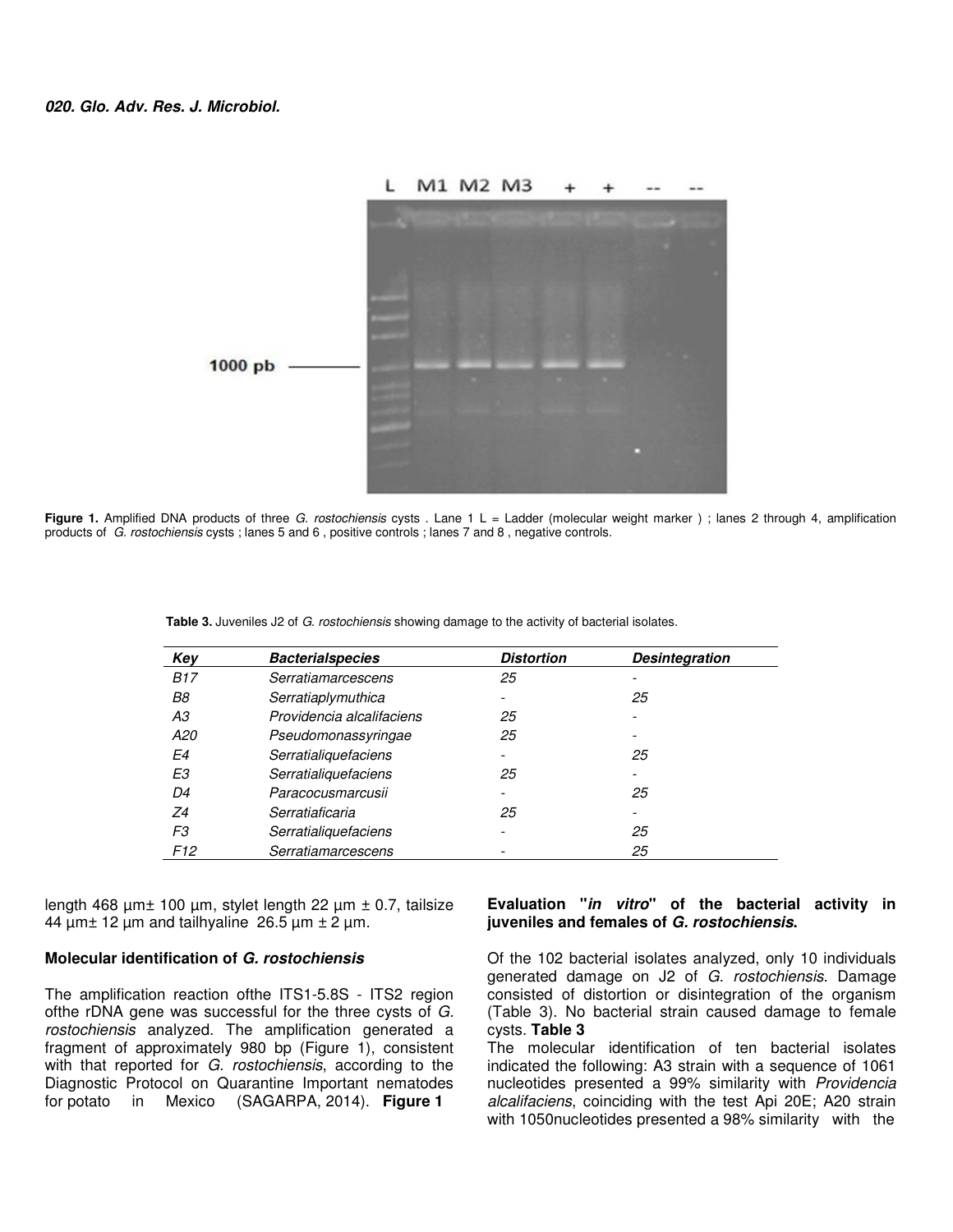species Pseudomonas syringae pathovars syringae and phaseolicola; B8 strain with 1040 nucleotides was 99% similar to the species Serratiaplymuthica; strain B17 with 1072 nucleotides was 99% similar to the genus Serratia and API 20E tested positive for the species S. marcescens; E3, E4 and F3 strains with1007, 1046 and 854 nucleotides, respectively, showed99% similarity to the species Serratialiquefaciens, which was confirmed with the API 20E test; D4 and F12 strains with1040 and 980 nucleotides were 97% and 99% similar to Paracococus Marcusi and Serratiamarcescens, respectively; and finally, the Z4 strain with 1041 nucleotides showed a 99% similarity to the genus Serratia sp, and withthe API 20E tests confirmed as S. ficaria.

# **DISCUSSION**

The development of populations and activities of plant parasitic nematodes in the soil are limited by antagonistic organisms. Some bacterial species and other prokaryotes areobliged parasites of plants that can kill or inhibit nematodes through the production of toxins, metabolites or enzymes that destroy the eggs or other life stages of these organisms (Rodríguez- Kábana, 1991).

Many of the species Serratia are chitinolytic, providing them with the ability to destroy parts of the outer membranes of the tylenchid eggs (Sayre and Starr, 1998), such as those from G. rostochiensis . In the case of the species S. marcescens and S. liquefaciens isolated in this study, these bacteria have been reported to degrade protein and carbohydrates, compounds present in the nematode wall (Bosa and Cotes, 2004 ; Lee, 2010 ), effects seen "in vitro" of juveniles (J2) of G. rostochiensis in this article (Table 3). Added to this, Zeinat et al. (2010), found that S. marcescens reduced 91% of Meloidogyne incognitajuvenile population on bean plants in greenhouses, indicating that could prove tobe a good control agent.

Similarly, Almaghrabi et al.(2013) found that S. marcescens showed greater efficiency as PGPR in greenhouse tomato plants, 45 days after inoculation with nematodes of the genus Meloidogyne , analyzing variables, dry weight, plant height, plant yield and fewer J2 / 10 g soil , compared to treatments Pseudomonas putida , P fluorescens , Bacillus amyloliquefaciens , B subtilis, B cereus andthenematode infested control.However, in our study, one strain of the ten showing bioactivity with G. Rostochiensis was seen to be Pseudomonas syringae.

Additionally, Serratia species are commonly found as endophytes in plant roots. The endophytic bacteria play a wide variety of ecological roles, such as promoting plant growth and acting as biological control agents on a variety

of pathogens. These microorganisms are an inexhaustible source of more than 20,000 biologically active compounds which have a direct bearing on the performance and survival of host plants (Perez and Chamorro, 2013). Therefore, Serratiaplymuthica endophytic bacteria isolated from the rhizosphere of potato in the highland region of Perote, is used as an alternative control for disease management in various crops, such as strawberries and rapeseed, probably due to their ability to degrade chitin, a compound found in nematode eggs. In accordance with our results, a strain of this species proved capable of disintegrating the 25 juvenilesJ2 tested (Grimontet al., 1981;Kurse and Berg, 2001; Muller and Berg, 2008).

In recent years, several species of plant pathogenic bacteria have been isolated and used as pesticides and used successfully inthe biological control of pests in different crops in various parts of the world (Demiret al., 2012). This study found that Pseudomonas. syringae caused the disintegration of the J2 individuals of G. rostochiensis, suggesting promise as a biological control agent.However, it should be noted that this agricultural area is used for growing peas and beans, and other crops that are susceptible to phytopathogenic bacteria. Among the main reservoirs of the bacteria is Vicia sativa (Rodríguez, 2010) used as a cover crop after growing

potatoes by producers of the upper region of Perote.<br>Species such as *Providencia alcalifa* Species such as Providencia alcalifaciens, Paracocusmarcusii, Serratiaficariaare not reported as control agents against plant pathogenic nematodes. This paper is the first to report on their nematicide activity.

# **CONCLUSIONS**

Ten bacterial strains showing antagonistic activity affecting the golden nematode of potatoes (G. rostochiensis) from potato roots of the region of Perote, Veracruz were obtained. The bacteria were able to cause significant body distortion and degradation in the J2 stage of the nematode. The bacteria identified corresponded to Providence alcalifaciens, Pseudomonas syringae, Paracoccusmarcusii, Serratiamarcescens, Serratialiquefaciens, Serratiaplymuthica and S.ficaria. Despite the promise which these bacteria speciess how, their efficacy and innocuity must be verified infurtherfield studies.

# **ACKNOWLEDGEMENT**

The high technology laboratory of Xalapa for their support in this research.